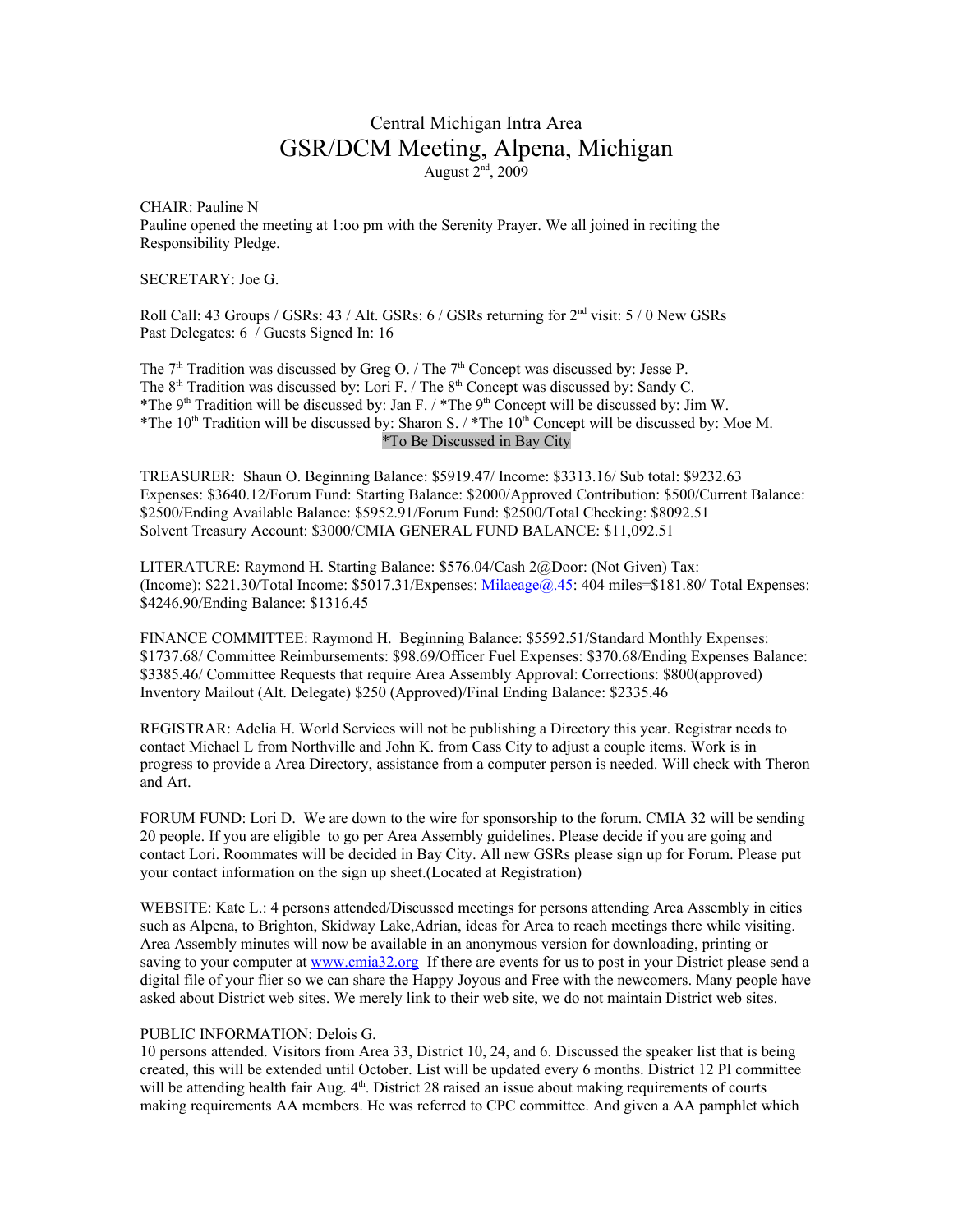list what AA is and is not. Dist. 24 is donating books to libraries and treatment facilities. Dist. 6 is continuing meeting outreach. We will solicit funds to prepare packets for newcomers to the committee.

CPA: Steve R. Committee members agreed to send 3 letters or meet with 3 people professionals per month between now and 2009 CMIA. We will hold each other accountable. Sample letter will be mailed to each District or District CPC chair.

ARCHIVES: Jim D. We are putting together a CMIA history booklet to take to the Int. Convention in San Antonio in 2010.

## CORRECTIONS: William H.

12 Attended/6 Districts: 6/ Literature Allocation:\$800; \$133.33 per District/ NY called about a person getting out of jail in Howell Michigan Bill H also called area and passed the information on. Convention: Book donations& jail pail books were split between the districts money from Area 32's portion about \$220 to be put in account. New jail meetings in Hillsdale, volunteers are needed. Paul M. in Jackson will be doing a workshop in Parnell prison, date yet to be set. Item for State Conv.'s recognition for corrections donations. (Books or pails) Possibly a sticker for their badges (?) Jail Pail: Bill H. asked for permission to pass jail in correction meetings. Approved. Although money will be kept for corrections, money will be reported to treasurer for records. Women's Correctional facility in Washtenaw County moved to Huron Valley facility. 2 meetings are up and running. Need 2 more Washtenaw County Jail will soon be starting meetings. Women volunteers are needed.

GRAPEVINE: Sharon S. 4 attended/Learned we are allowed \$50 in seed money, to use for committee service. We have old pamphlets and info. Which have had prices changes sine they was available. Grapevine will be contacted to update information. Committee wished to purchase a 5o pk. Of grapevine magazines, in the old pamphlet prices, which is \$40. Chair will verify this and attend next finance committee meeting in Bay City to submit a request.

SPECIAL NEEDS: Felicia W. 4 attended/discussed the need to keep members homes and hospice facilities, etc, to have special needs members contact them, and arrange to have meetings brought to them, or give rides. Discussed the best way to carry the message to local school districts so students can be referred to AA if needed. Dist. 12 will be sending out info. To different treatment facilities and recovery groups o Special Needs. Contact was made at Soberfest. Need more cooperation from area's to put out the word out that Special Needs is available.

TREATMENT FACILITIES: Carrie J. The Ongoing business of the committee to carry the message to the AA message to the suffering alcoholic is going well, However we can do more! Please join us at Area Assembly to see how you can help. Suggestions or requests can be directed to the chairperson Cari S. at the E Mail or Phone number listed here.

MOTIONS: \$250 to Alt. Delegate Art M. for printing costs for Area Inventory (Approved) Meeting adjourned at: 2:53 pm.